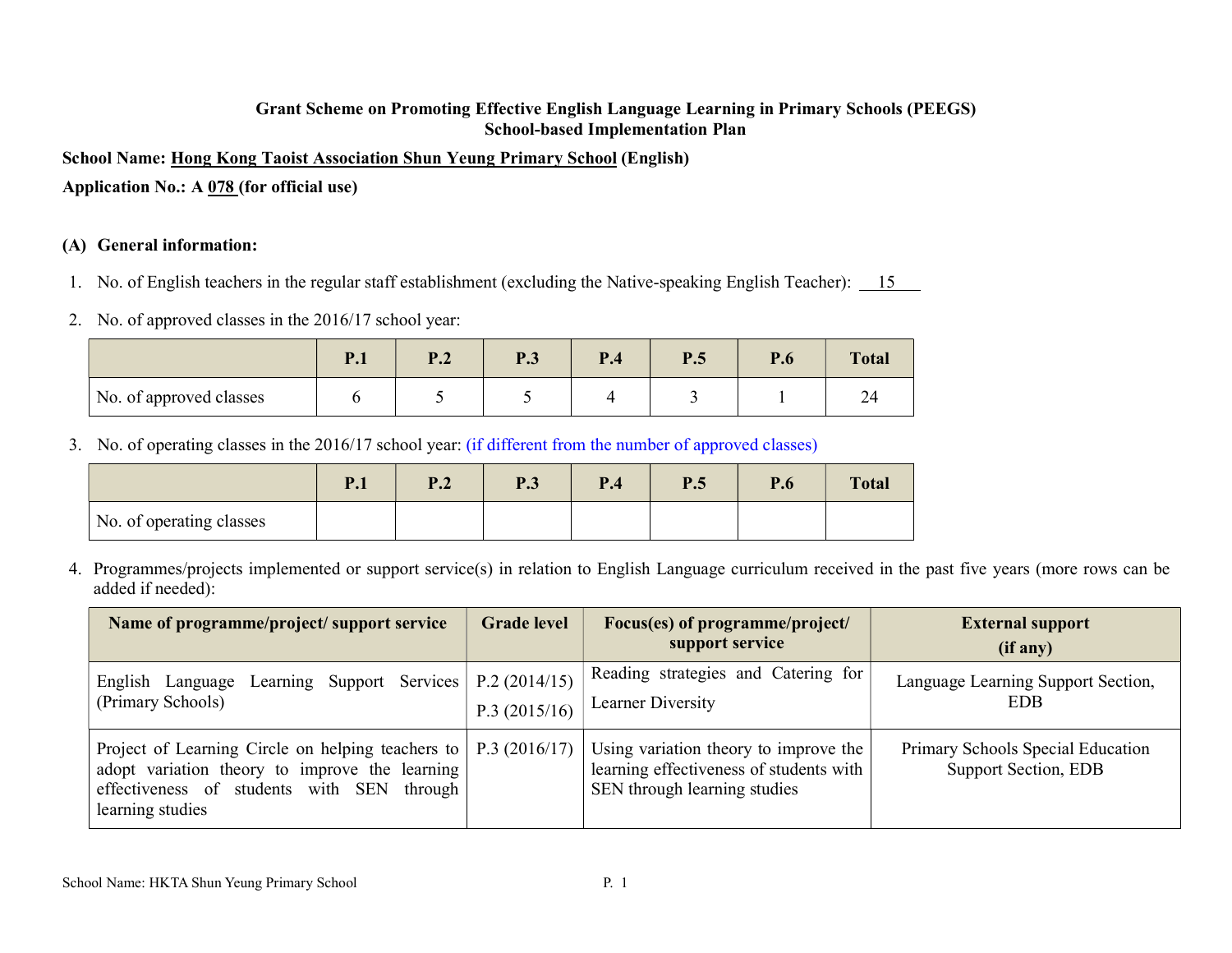### (B) SWOT Analysis related to the learning and teaching of English:

| <b>Strengths</b>                                                                                                         | <b>Opportunities</b>                                                                                            |
|--------------------------------------------------------------------------------------------------------------------------|-----------------------------------------------------------------------------------------------------------------|
| 1. The school management and the English panel are very supportive and encourage<br>new teaching initiatives.            | Although many students have low English proficiency,<br>they are quite motivated.                               |
| 2. Teachers are cooperative and willing to adapt new ideas and teaching strategies.                                      | Introducing guided reading into the reading program will                                                        |
| 3. Most students are motivated and enjoy English lessons.                                                                | cater for learner differences and improve the reading and<br>speaking abilities of the students.                |
| 4. Our school has a large well-resourced English room which provides a language-rich<br>environment for learning.        |                                                                                                                 |
| 5. The school NET and ELTA are very effective teachers and help provide a<br>language-rich environment for the students. |                                                                                                                 |
| <b>Weaknesses</b>                                                                                                        | <b>Threats</b>                                                                                                  |
| Many students begin primary school with very low levels of English and have<br>minimal home support.                     | With a very diverse classroom in terms of English ability,<br>it is difficult to cater for learner differences. |

## (C) Measure(s) taken through the grant under the English Enhancement Grant Scheme for Primary Schools, if any: -

| <b>Area(s) of Development</b>                                                                              | Usage(s) of the grant                                                                                                                                                                                                                                        | <b>Grade Level</b> |
|------------------------------------------------------------------------------------------------------------|--------------------------------------------------------------------------------------------------------------------------------------------------------------------------------------------------------------------------------------------------------------|--------------------|
| 1. School-based curriculum development to<br>prepare and enable KS1 students to transit<br>to KS2 smoothly | Employ a teaching assistant to take up some non-teaching workload of teachers<br>for development, and create a more language-rich environment during recesses<br>and after school.                                                                           | $P.1-3$            |
| 2. Strengthening the learning and teaching of<br>English for SEN/NAC students                              | Teachers and the teaching assistants made use of the series of phonic books to<br>conduct intervention classes and tier-2 and tier-3 support so as to narrow pupils'<br>learning gap in KS1 and SEN/NAC students make progress in the learning of<br>English | $P.1-3$            |
| 3. Conduct learning programmes to enhance<br>students' English proficiency, autonomy<br>and interests.     | Hiring of service provider for conducting learning activities for both teachers<br>and students.                                                                                                                                                             | $P.4-6$            |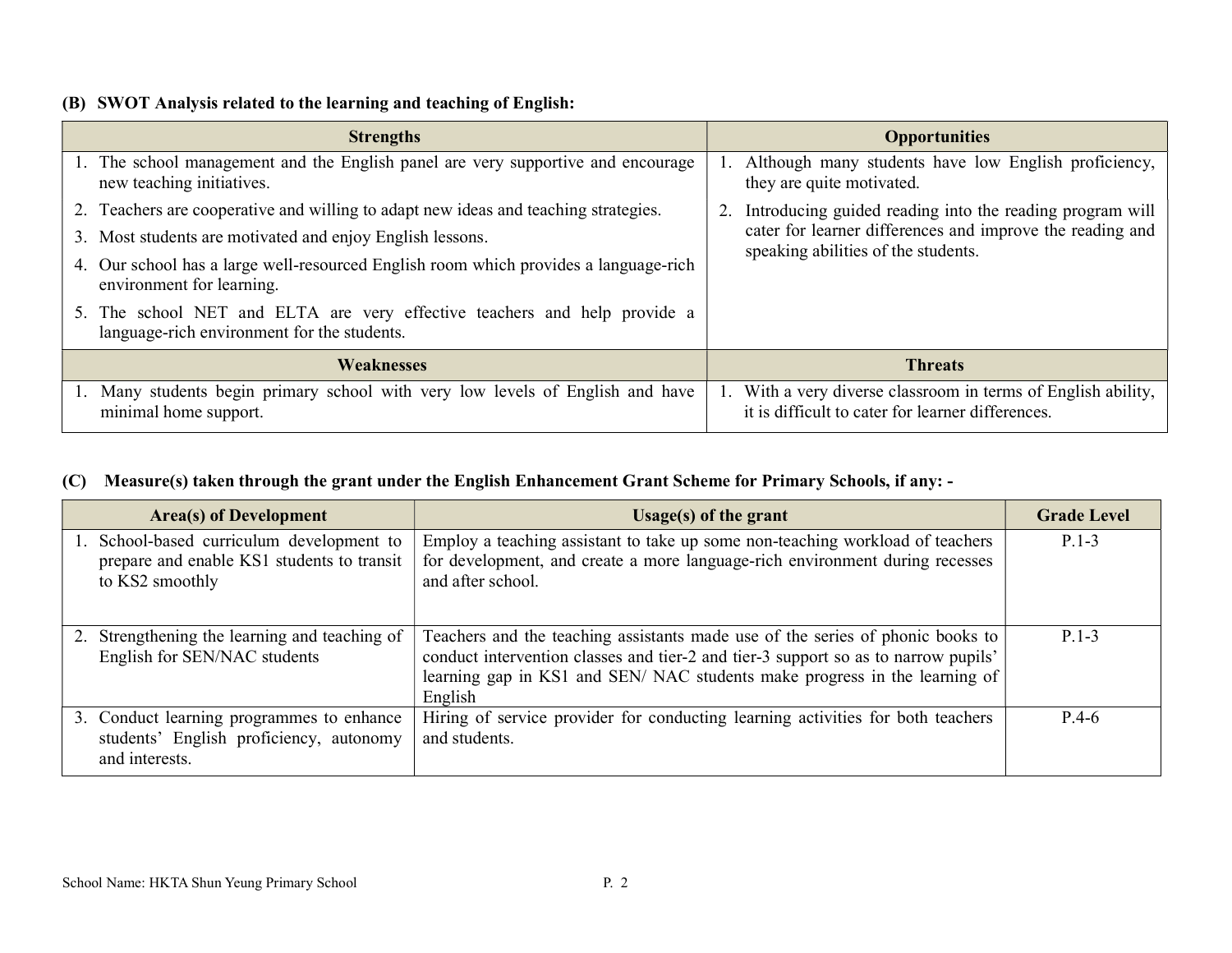| Proposed target area(s) of development<br>(Please $\mathbf{\nabla}$ the appropriate box(es) below)                                                                                                                                                                                                                                                          |        | Proposed usage(s) of the<br>Grant<br>(Please $\blacksquare$ the appropriate<br>$box(es)$ below) |               | <b>Time scale</b><br>(Please $\boxtimes$ the<br>appropriate<br>box(es) below) |        | <b>Grade level</b><br>(Please $\boxtimes$ the<br>appropriate<br>box(es) below) |
|-------------------------------------------------------------------------------------------------------------------------------------------------------------------------------------------------------------------------------------------------------------------------------------------------------------------------------------------------------------|--------|-------------------------------------------------------------------------------------------------|---------------|-------------------------------------------------------------------------------|--------|--------------------------------------------------------------------------------|
| Enrich the English language environment in school through conducting more<br>☑<br>English language activities                                                                                                                                                                                                                                               | ☑      | Purchase<br>learning<br>and<br>teaching resources                                               | ⊠             | 2017/18<br>(second term)                                                      | ☑<br>図 | P.1<br>P.2                                                                     |
| Promote reading across the curriculum in respect of the updated English Language<br>☑<br>Curriculum (Primary) under "Ongoing Renewal of the School Curriculum -<br>Focusing, Deepening and Sustaining"                                                                                                                                                      | $\Box$ | Employ full-time* or                                                                            | to<br>2018/19 | (first term)                                                                  | 冈<br>☑ | P.3<br>P.4                                                                     |
| Enhance e-learning in respect of the updated English Language Curriculum<br>□<br>(Primary) under "Ongoing Renewal of the School Curriculum – Focusing,                                                                                                                                                                                                      |        | part-time* teacher                                                                              | ☑             | 2018/19<br>(second                                                            | ☑<br>N | P.5<br>P.6                                                                     |
| Deepening and Sustaining"<br>Cater for learner diversity with equal emphasis on more able and less able students<br>☑                                                                                                                                                                                                                                       |        | $\blacksquare$ Employ full-time teaching<br>assistant                                           |               | term) to<br>2019/20                                                           | п      | Others:<br>Please                                                              |
| in respect of the updated English Language Curriculum (Primary) under "Ongoing<br>Renewal of the School Curriculum – Focusing, Deepening and Sustaining"<br>Strengthen assessment literacy in respect of the updated English Language<br>□<br>Curriculum (Primary) under "Ongoing Renewal of the School Curriculum –<br>Focusing, Deepening and Sustaining" | $\Box$ | Procure<br>service<br>for<br>conducting<br>English<br>language activities                       |               | (first term)                                                                  |        | specify<br>(e.g. P.1-3,<br>$P.5-6)$                                            |
|                                                                                                                                                                                                                                                                                                                                                             |        |                                                                                                 |               |                                                                               |        |                                                                                |

# (D) Focus(es) of the school's proposed school-based English Language curriculum initiative(s) to be funded under PEEGS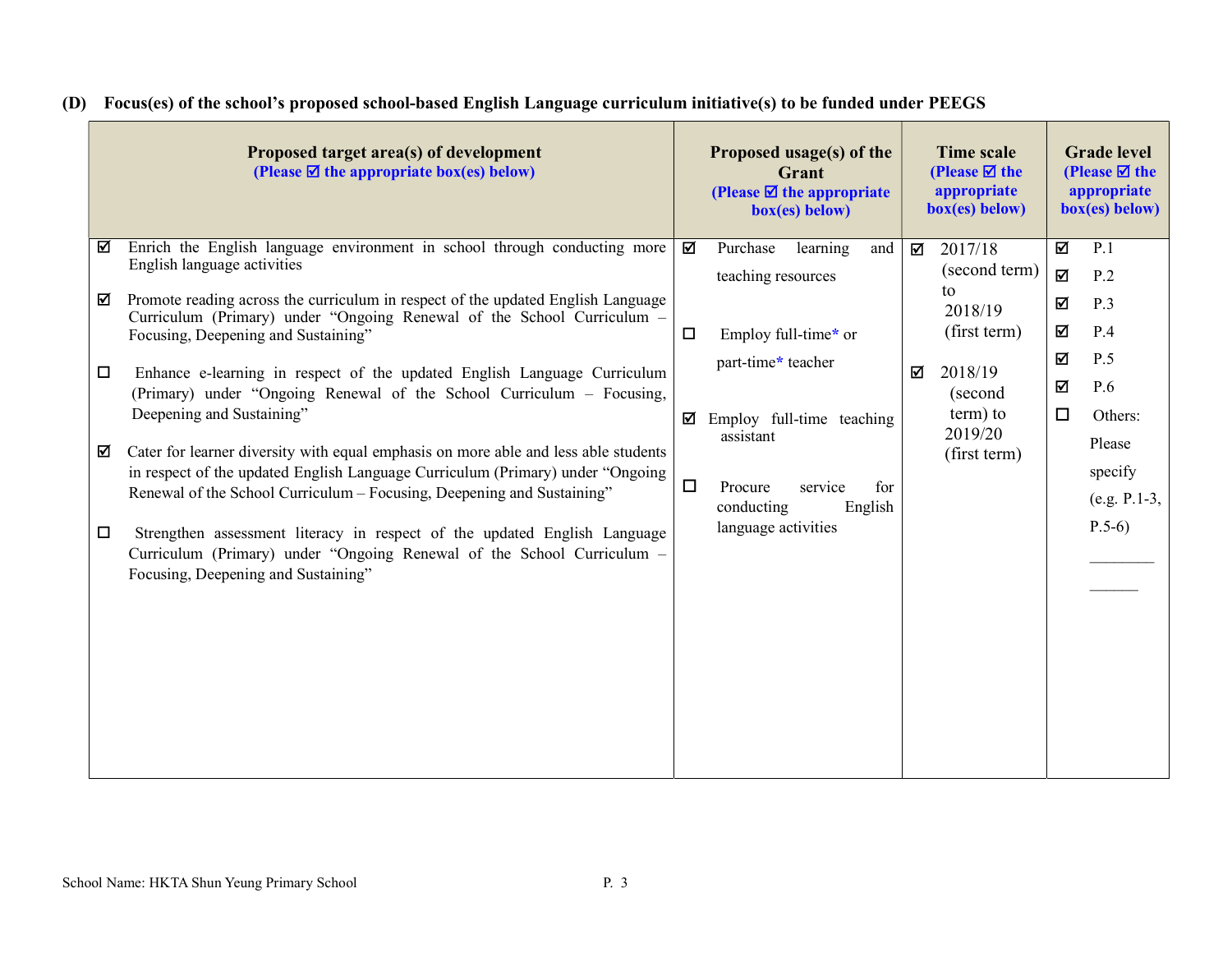| Proposed school-based English Language curriculum<br>initiative(s)                                                                                                                                                                                                                                                                                                                                                                                                                                                                                                                                                                               | <b>Grade level</b> | Time scale<br>(month/year)                                                                                                   | <b>Expected outcomes/</b><br>Deliverables/<br>Success criteria <sup>1</sup><br><i>(preferably)</i><br><i>measurable</i> )                                                                       | Sustainability <sup>2</sup>                                                                                                                                         | <b>Methods of</b><br>progress-monitoring<br>and evaluation <sup>3</sup>                                                                                                                                 |  |  |  |
|--------------------------------------------------------------------------------------------------------------------------------------------------------------------------------------------------------------------------------------------------------------------------------------------------------------------------------------------------------------------------------------------------------------------------------------------------------------------------------------------------------------------------------------------------------------------------------------------------------------------------------------------------|--------------------|------------------------------------------------------------------------------------------------------------------------------|-------------------------------------------------------------------------------------------------------------------------------------------------------------------------------------------------|---------------------------------------------------------------------------------------------------------------------------------------------------------------------|---------------------------------------------------------------------------------------------------------------------------------------------------------------------------------------------------------|--|--|--|
| To purchase a leveling kit (PM Benchmark 2) and guided reading resources to promote reading across the curriculum as well as cater for learner<br>(1)<br>diversity with equal emphasis on more able and less able students at P.2-4.                                                                                                                                                                                                                                                                                                                                                                                                             |                    |                                                                                                                              |                                                                                                                                                                                                 |                                                                                                                                                                     |                                                                                                                                                                                                         |  |  |  |
| A successful reading program should employ many<br>different teaching strategies such as story-telling, shared<br>reading, guided reading and independent reading.<br>Through other school initiatives, we are giving students<br>the opportunity to participate in all except guided<br>reading. This is an important teaching strategy that needs<br>to take place in order to create more independent readers<br>in the future. The current reading classes are mainly<br>conducted via a shared reading approach. Guided<br>reading will enhance our curriculum by introducing a<br>range of text types on cross-curricular content, reading | $P.2 - P.4$        | $1/2018$ to<br>12/2019<br>$01/2018$ to<br>08/2018 and<br>$01/2019$ to<br>08/2019<br>To purchase<br>books after<br>conducting | A guided reading<br>program at P.2 to<br>P.4 implemented to<br>promote reading<br>across the<br>curriculum and cater<br>for learner diversity.<br>100\% of P.2 to P.4<br>students read 8 titles | Subject to the<br>outcomes and<br>effectiveness of<br>the programme, it<br>will be expanded<br>to other levels in<br>the future.<br>With a rich<br>resource bank of | Student's reading<br>ability will be<br>assessed at regular<br>intervals throughout<br>the year (December<br>and July). Results<br>can be compared<br>and progress can be<br>continuously<br>monitored. |  |  |  |

procurement exercise.

per year.

100% of students' confidence and participation in small leveled groups

leveled readers, it would be easy to continue the programme to other levels in the

Teachers will work closer with smaller groups of students therefore increasing the effectiveness of ongoing formative

assessment.

future.

100% of the existing

will increase.

Co-planning

1/2018, 09/2018, 12/2018, 09/2019

(E) How to implement the proposed school-based English Language curriculum initiative(s) funded by PEEGS?

strategies and follow-up activities that will be conducted in small groups to address different needs of the students. At present, students read one book in class and students are not matched with an appropriately leveled reader.

P.1 was not designated as the target level for guided reading because many students often lack basic phonics knowledge needed for reading before starting primary school. Students will acquire the basic phonics skills in P.1 and will be better prepared to begin guided reading in P.2. Introducing a project such as guided reading can be a large task. In order to keep the work manageable, we are going to introduce one to two grade levels per

-

<sup>&</sup>lt;sup>1</sup> The deliverables/outputs should be **measurable** and **closely related to the purposes of related initiatives**.

<sup>&</sup>lt;sup>2</sup> Sustainability of the initiative could be maintained through the **knowledge transfer/capacity building of teachers** and the **utilisation of the deliverable produced**.

<sup>&</sup>lt;sup>3</sup> Both **qualitative and quantitative tools** should be employed to evaluate the effectiveness of the initiative.

School Name: HKTA Shun Yeung Primary School P. 4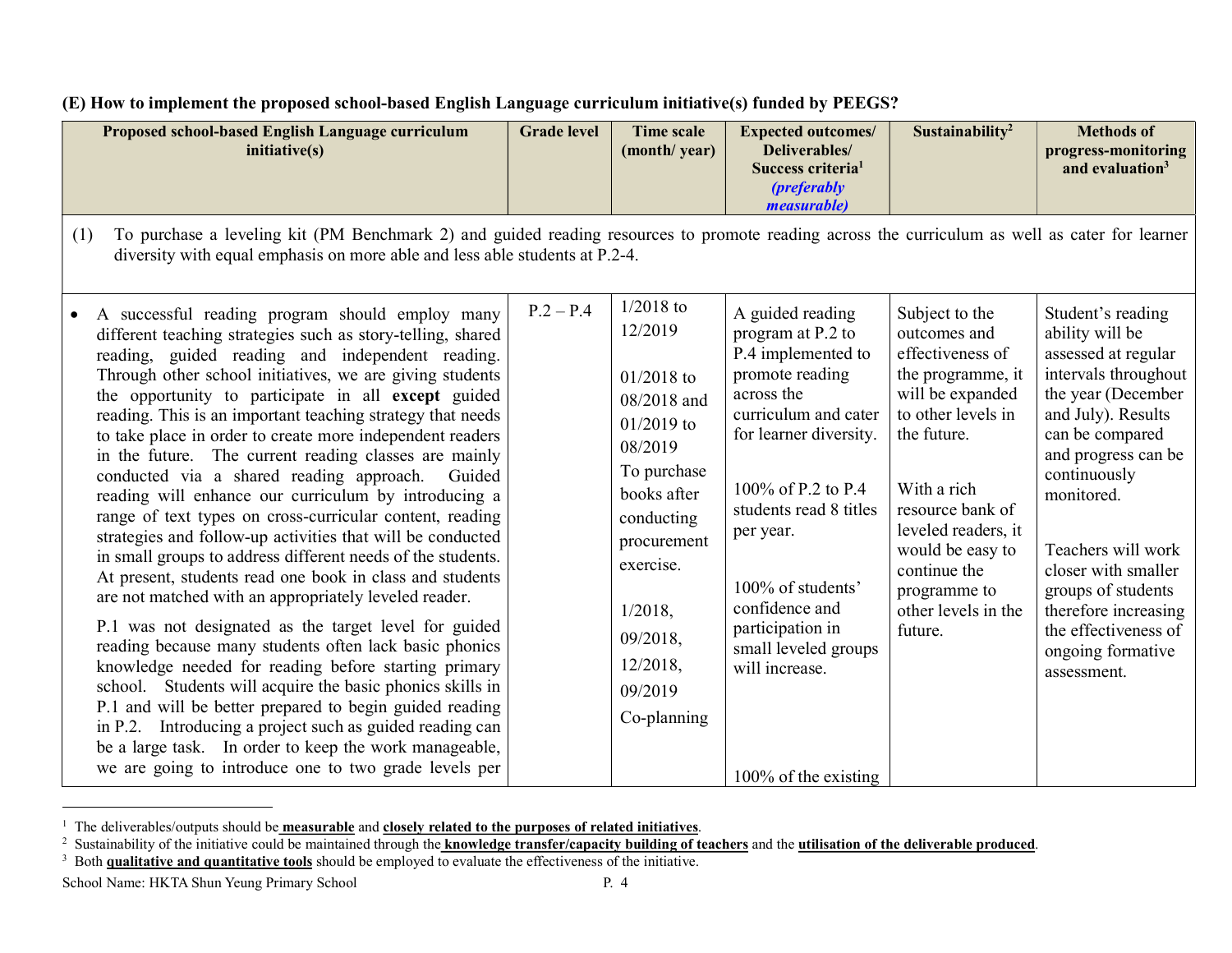| Proposed school-based English Language curriculum<br>initiative(s)                                                                                                                                                                                                                                                                                                                                                                                                                                                                                                                                                                                                                                                                                                                                                                                                                                                                                                                                                                                                                                                                                                                                                                                                                                                                                                                                                                                                                                        | <b>Grade level</b> | <b>Time scale</b><br>(month/year)                                                                                                                                                                                                                              | <b>Expected outcomes/</b><br>Deliverables/<br>Success criteria <sup>1</sup><br><i>(preferably</i><br>measurable) | Sustainability <sup>2</sup>                                                                                                                  | <b>Methods of</b><br>progress-monitoring<br>and evaluation <sup>3</sup> |
|-----------------------------------------------------------------------------------------------------------------------------------------------------------------------------------------------------------------------------------------------------------------------------------------------------------------------------------------------------------------------------------------------------------------------------------------------------------------------------------------------------------------------------------------------------------------------------------------------------------------------------------------------------------------------------------------------------------------------------------------------------------------------------------------------------------------------------------------------------------------------------------------------------------------------------------------------------------------------------------------------------------------------------------------------------------------------------------------------------------------------------------------------------------------------------------------------------------------------------------------------------------------------------------------------------------------------------------------------------------------------------------------------------------------------------------------------------------------------------------------------------------|--------------------|----------------------------------------------------------------------------------------------------------------------------------------------------------------------------------------------------------------------------------------------------------------|------------------------------------------------------------------------------------------------------------------|----------------------------------------------------------------------------------------------------------------------------------------------|-------------------------------------------------------------------------|
| year. Since the PEEGS will span two years, we have<br>targeted three grade levels during the project period.<br>The resources (leveling kit and leveled readers) will be<br>used for P.2 to P.4 during the project period. After the<br>scheme has completed, the resources will be further used<br>in P.5 and P.6 and continued to be used across all levels<br>in the future. The content of the leveling kit and<br>readers are suitable for students of all reading levels<br>from non-readers to independent readers.<br>A weakness of shared reading is that it uses one text for<br>the whole class. For some students, the text maybe too<br>easy and for others, the text maybe too difficult.<br>Guided reading which will build upon the school-based<br>phonics program that is introduced from P.1 can address<br>this weakness. One aspect of guided reading is to<br>group students with similar abilities. Grouping students<br>with similar ability allows teachers to use suitable<br>language and instruction. It caters the needs of a wide<br>range of learner differences in the classroom. It will<br>also allow teachers to focus on specific learner needs and<br>create a more intimate learning environment. Students<br>in each group will be reading texts that match their<br>reading levels; therefore, the inputs will be more<br>accessible for them. It will also allow teachers to<br>identify learning difficulties more timely and address<br>them more effectively. |                    | Yearly, in<br>09/2018,<br>09/2019:<br><b>PM</b><br>Benchmark<br>Leveling Kit<br>will be used<br>to level<br>students for<br>guided<br>reading.<br>From<br>$01/2018$ to<br>12/2019:<br>P.2 students<br>will<br>participate in<br>guided<br>reading<br>workshops | English teachers will<br>use the resources at<br>P.2 to P.4 each year.                                           | Guided reading<br>books can also be<br>used for other<br>activities in the<br>future such as<br>buddy reading and<br>independent<br>reading. |                                                                         |
| Measures for guided writing to cater for learner diversity<br>include:<br>allowing teachers to choose titles that are relevant<br>and interesting for different groups of students<br>grouping students by their reading ability and                                                                                                                                                                                                                                                                                                                                                                                                                                                                                                                                                                                                                                                                                                                                                                                                                                                                                                                                                                                                                                                                                                                                                                                                                                                                      |                    | From<br>09/2018 to<br>12/2019:<br>P.3 students<br>will                                                                                                                                                                                                         |                                                                                                                  |                                                                                                                                              |                                                                         |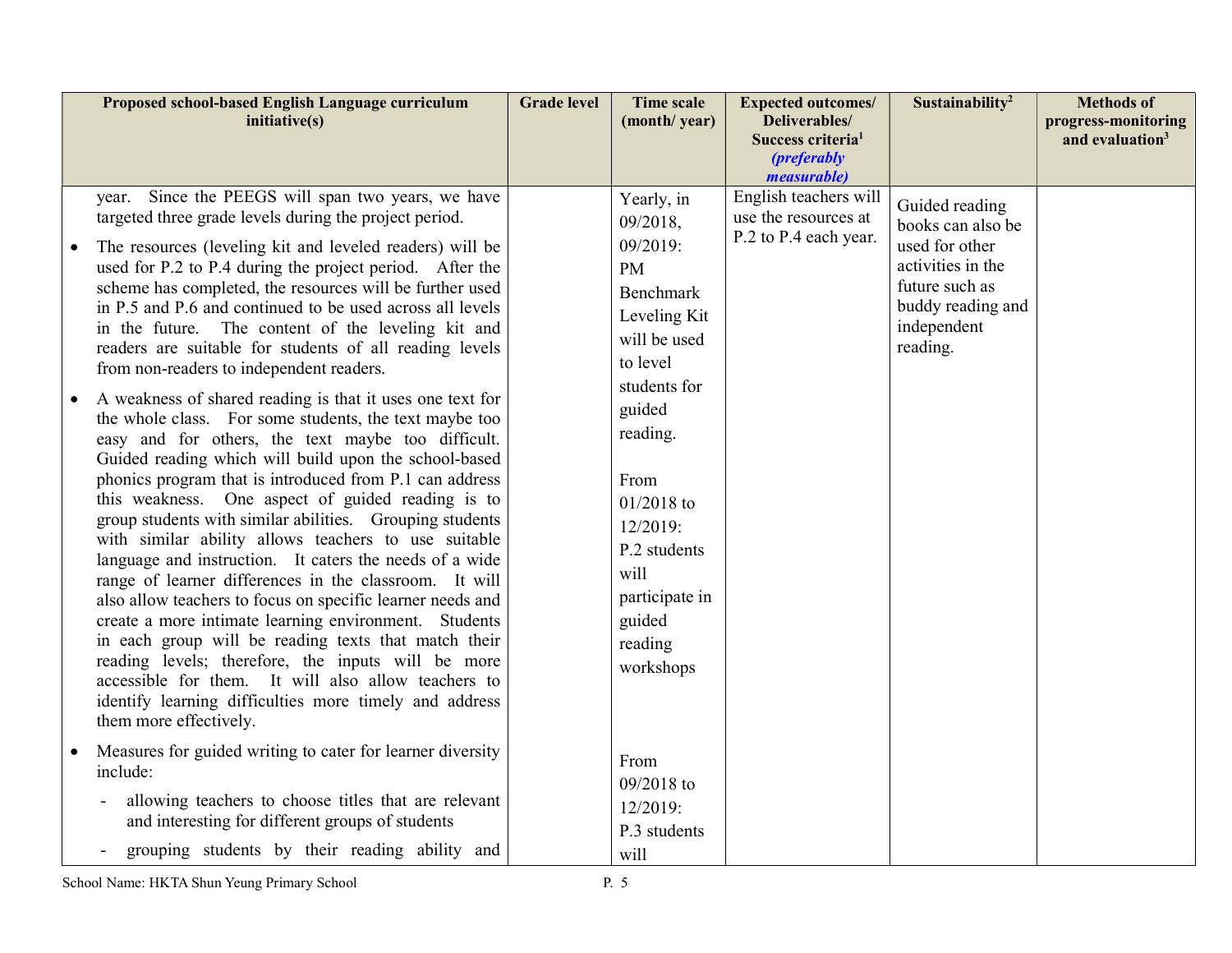| Proposed school-based English Language curriculum<br>initiative(s)                                                                                                                                                                                                                                                                                                                                                                                                                                                                                                                                                                                                                                                                                                                                                                                                                                                                                                                                                                                                                                                                                                                                                                                                                                                                                               | <b>Grade level</b> | <b>Time scale</b><br>(month/year)                                                                                                                                | <b>Expected outcomes/</b><br>Deliverables/<br>Success criteria <sup>1</sup><br><i>(preferably</i><br>measurable) | Sustainability <sup>2</sup> | <b>Methods of</b><br>progress-monitoring<br>and evaluation <sup>3</sup> |
|------------------------------------------------------------------------------------------------------------------------------------------------------------------------------------------------------------------------------------------------------------------------------------------------------------------------------------------------------------------------------------------------------------------------------------------------------------------------------------------------------------------------------------------------------------------------------------------------------------------------------------------------------------------------------------------------------------------------------------------------------------------------------------------------------------------------------------------------------------------------------------------------------------------------------------------------------------------------------------------------------------------------------------------------------------------------------------------------------------------------------------------------------------------------------------------------------------------------------------------------------------------------------------------------------------------------------------------------------------------|--------------------|------------------------------------------------------------------------------------------------------------------------------------------------------------------|------------------------------------------------------------------------------------------------------------------|-----------------------------|-------------------------------------------------------------------------|
| comprehension skills allow teachers to accurately<br>select a text that matches the students' language<br>proficiency<br>encouraging flexible grouping strategies will ensure<br>that students will be learning at their ability. As a<br>result, they will be more confident in engaging in<br>discourse with students of similar ability which in<br>turn promote collaborative learning<br>creating space for teachers to adopt different<br>teaching strategies<br>Items to be purchased<br>Leveled printed readers<br>➤<br>In order to run a successful guided reading program to<br>promote reading across the curriculum as well as to cater<br>for learner diversity with equal emphasis on more able<br>and less able students, we need to have adequate<br>resources. We aim at arranging 3 groups of 7-9<br>students who have similar reading abilities. Since there<br>is a wide variety of reading levels, we need a wide<br>variety of leveled books (example: PM Benchmark<br>levels 0 to 30). As guided reading will be conducted<br>throughout the year, we would need different readers for<br>each level. An adequate supply of texts would be 30<br>levels X 4 to 10 different titles X 10 copies per reader $=$<br>roughly 2100 books.<br>-Leveling Kit: PM Benchmark 2<br>-Leveled printed readers:<br>Level 1-5 (10 titles $X$ 10 copies) |                    | participate in<br>guided<br>reading<br>workshops.<br>From<br>09/2019 to<br>12/2019:<br>P.4 students<br>will<br>participate in<br>guided<br>reading<br>workshops. |                                                                                                                  |                             |                                                                         |

School Name: HKTA Shun Yeung Primary School P. 6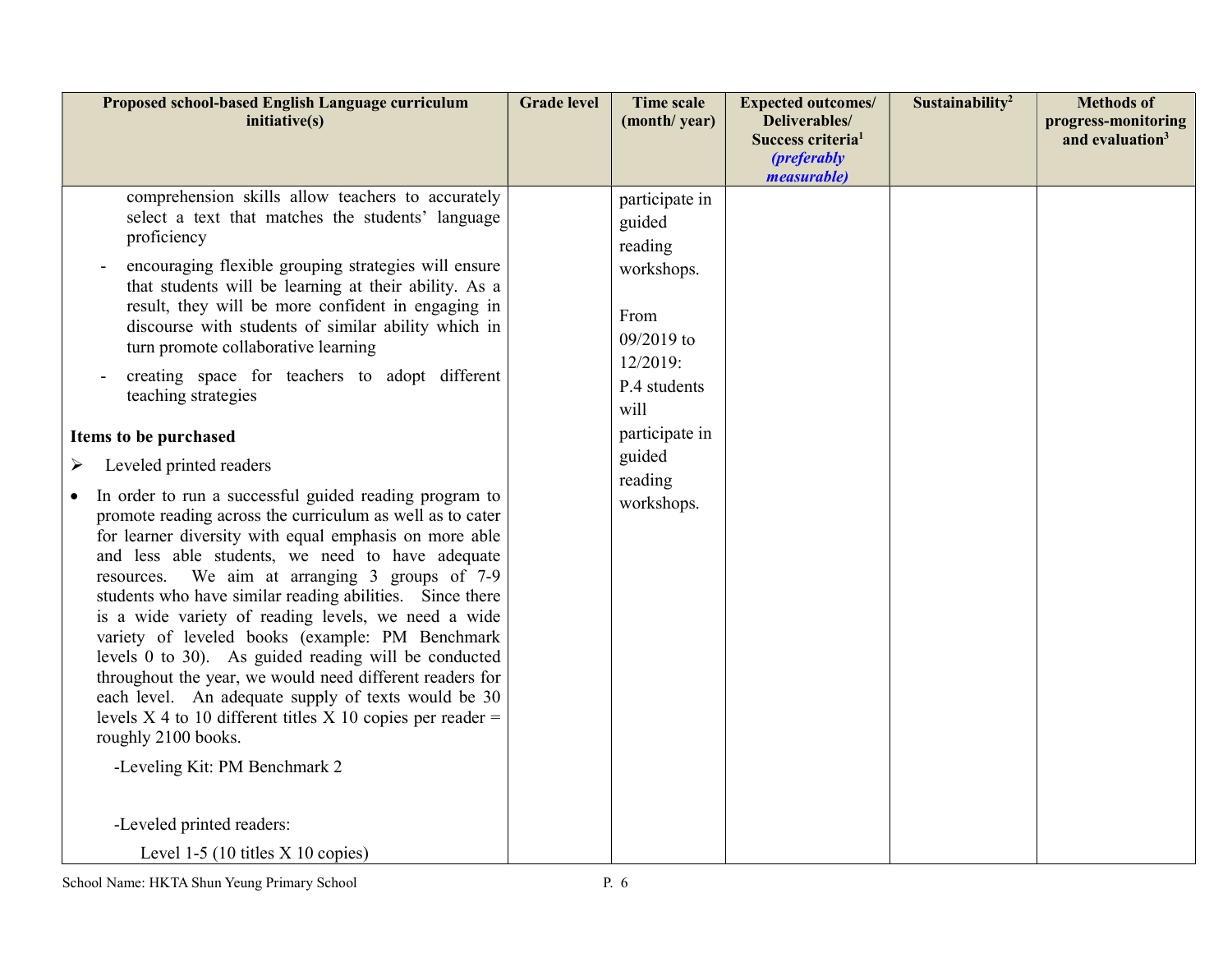| Proposed school-based English Language curriculum<br>initiative(s)                                                                                                                                                                                                                                                                                                                                                                                                                                                                                                             | <b>Grade level</b> | <b>Time scale</b><br>(month/year) | <b>Expected outcomes/</b><br>Deliverables/<br>Success criteria <sup>1</sup><br><i>(preferably</i><br><i>measurable</i> ) | Sustainability <sup>2</sup> | <b>Methods of</b><br>progress-monitoring<br>and evaluation <sup>3</sup> |
|--------------------------------------------------------------------------------------------------------------------------------------------------------------------------------------------------------------------------------------------------------------------------------------------------------------------------------------------------------------------------------------------------------------------------------------------------------------------------------------------------------------------------------------------------------------------------------|--------------------|-----------------------------------|--------------------------------------------------------------------------------------------------------------------------|-----------------------------|-------------------------------------------------------------------------|
| Level $6-9$ (10 titles $X$ 10 copies)                                                                                                                                                                                                                                                                                                                                                                                                                                                                                                                                          |                    |                                   |                                                                                                                          |                             |                                                                         |
| Level $10-14$ (8 titles X 10 copies)                                                                                                                                                                                                                                                                                                                                                                                                                                                                                                                                           |                    |                                   |                                                                                                                          |                             |                                                                         |
| Level 15-16 (8 titles $X$ 10 copies)                                                                                                                                                                                                                                                                                                                                                                                                                                                                                                                                           |                    |                                   |                                                                                                                          |                             |                                                                         |
| Level $17-20$ (6 titles $X$ 10 copies)                                                                                                                                                                                                                                                                                                                                                                                                                                                                                                                                         |                    |                                   |                                                                                                                          |                             |                                                                         |
| Level 21-23 (6 titles $X$ 10 copies)                                                                                                                                                                                                                                                                                                                                                                                                                                                                                                                                           |                    |                                   |                                                                                                                          |                             |                                                                         |
| Level $24-28$ (4 titles X 10 copies)                                                                                                                                                                                                                                                                                                                                                                                                                                                                                                                                           |                    |                                   |                                                                                                                          |                             |                                                                         |
| Level $29-30$ (4 titles $X$ 10 copies)                                                                                                                                                                                                                                                                                                                                                                                                                                                                                                                                         |                    |                                   |                                                                                                                          |                             |                                                                         |
| The PM Benchmark leveling kit is not going to be used<br>for the teaching of basic reading skills. The PM<br>Benchmark leveling kit is to be used as an assessment<br>tool to determine a student's accurate reading level in<br>order to match them with an appropriate reader. It will<br>be used before the guided reading classes begin. The<br>leveled printed readers will be used during the guided<br>reading lessons. The leveled printed readers and the PM<br>Benchmark Leveling Kit are two very different<br>resources.                                           |                    |                                   |                                                                                                                          |                             |                                                                         |
| After a student's reading level is determined (with the<br>PM Benchmark leveling kit), we will then use the<br>leveled printed readers during the guided reading<br>classes. The leveled printed readers will be used to<br>teach reading skills. Each group of students will be<br>reading a book that is precisely at their appropriate<br>learning level. The leveled readers will be chosen based<br>on interesting topics, variety of language, stimulating<br>content and appropriateness of a Hong Kong context.<br>Because of the varied ability of our students (many |                    |                                   |                                                                                                                          |                             |                                                                         |
| students read at level 1 but others are reading at levels                                                                                                                                                                                                                                                                                                                                                                                                                                                                                                                      |                    |                                   |                                                                                                                          |                             |                                                                         |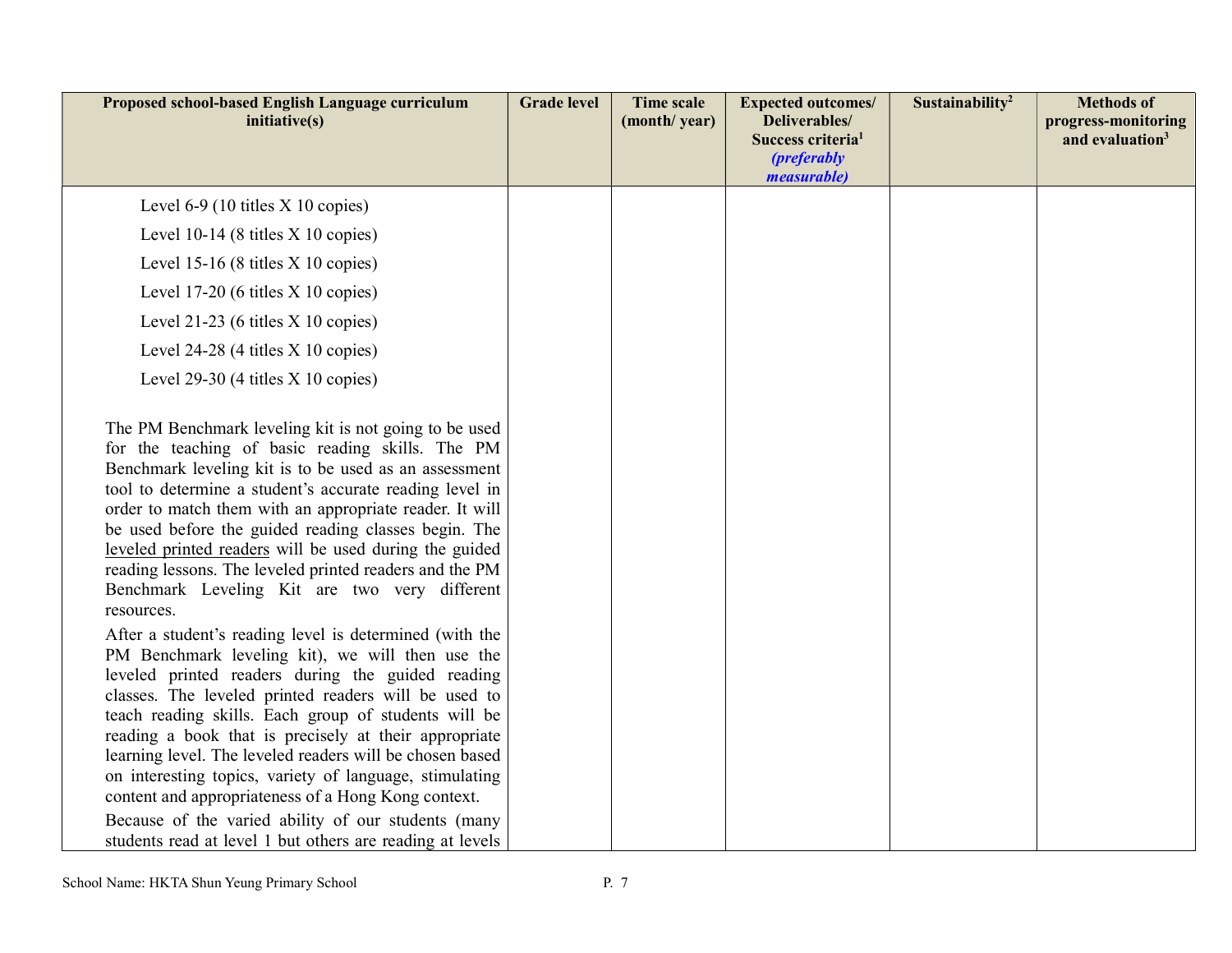| Proposed school-based English Language curriculum<br>initiative(s)                                                                                                                                                                                                                                                                                                                                                                                                                                                                                                                                                                                                                                                                                                                                                                                                      | <b>Grade level</b> | <b>Time scale</b><br>(month/year) | <b>Expected outcomes/</b><br>Deliverables/          | Sustainability <sup>2</sup> | <b>Methods of</b><br>progress-monitoring |
|-------------------------------------------------------------------------------------------------------------------------------------------------------------------------------------------------------------------------------------------------------------------------------------------------------------------------------------------------------------------------------------------------------------------------------------------------------------------------------------------------------------------------------------------------------------------------------------------------------------------------------------------------------------------------------------------------------------------------------------------------------------------------------------------------------------------------------------------------------------------------|--------------------|-----------------------------------|-----------------------------------------------------|-----------------------------|------------------------------------------|
|                                                                                                                                                                                                                                                                                                                                                                                                                                                                                                                                                                                                                                                                                                                                                                                                                                                                         |                    |                                   | Success criteria <sup>1</sup><br><i>(preferably</i> |                             | and evaluation <sup>3</sup>              |
| 20 and up in P.2), we need titles from all different<br>levels. When the guided reading classes are expanded<br>to P.3 and P.4 during the course of this project the grant,<br>we will also need leveled printed readers that go up to<br>level 30.<br>Implementation of the PM Benchmark kit:                                                                                                                                                                                                                                                                                                                                                                                                                                                                                                                                                                          |                    |                                   | measurable)                                         |                             |                                          |
| Students range from emergent to fluent readers.<br>During a guided reading lesson, students are grouped<br>by reading ability. For example, all students in one<br>group will be reading at level 2, the teacher can tailor<br>the lesson to those students who are reading at level 2<br>leveled printed readers. When the students are reading<br>the text, the teacher can spend more time identifying<br>and addressing common reading problems. The teacher<br>can also conduct post reading lessons that address any<br>reading issues or language themes in the reader.<br>Fewer titles will be needed for certain levels of                                                                                                                                                                                                                                     |                    |                                   |                                                     |                             |                                          |
| intensive reading lessons. Due to the fact that many<br>students in P.2 are reading between levels 1 to 5, more<br>titles will be needed for these levels. That is why we<br>have chosen 10 titles for levels 1 to 5. In P.2 and P.3,<br>more students will be reading in levels 1 to 10 (as a<br>result of students improving their reading year by year).<br>That is why we propose to choose 10 titles for those<br>levels as well. It is quite likely that there will be fewer<br>students reading in each level as we progress from<br>levels 10 to 30, that is why we propose to choose fewer<br>titles for those levels. For levels 21 to 30, we anticipate<br>only 4 titles per level.<br>We have introduced guided reading in the first term of<br>this school year with P.2. We are using books that we<br>have gathered from classrooms, the library and the |                    |                                   |                                                     |                             |                                          |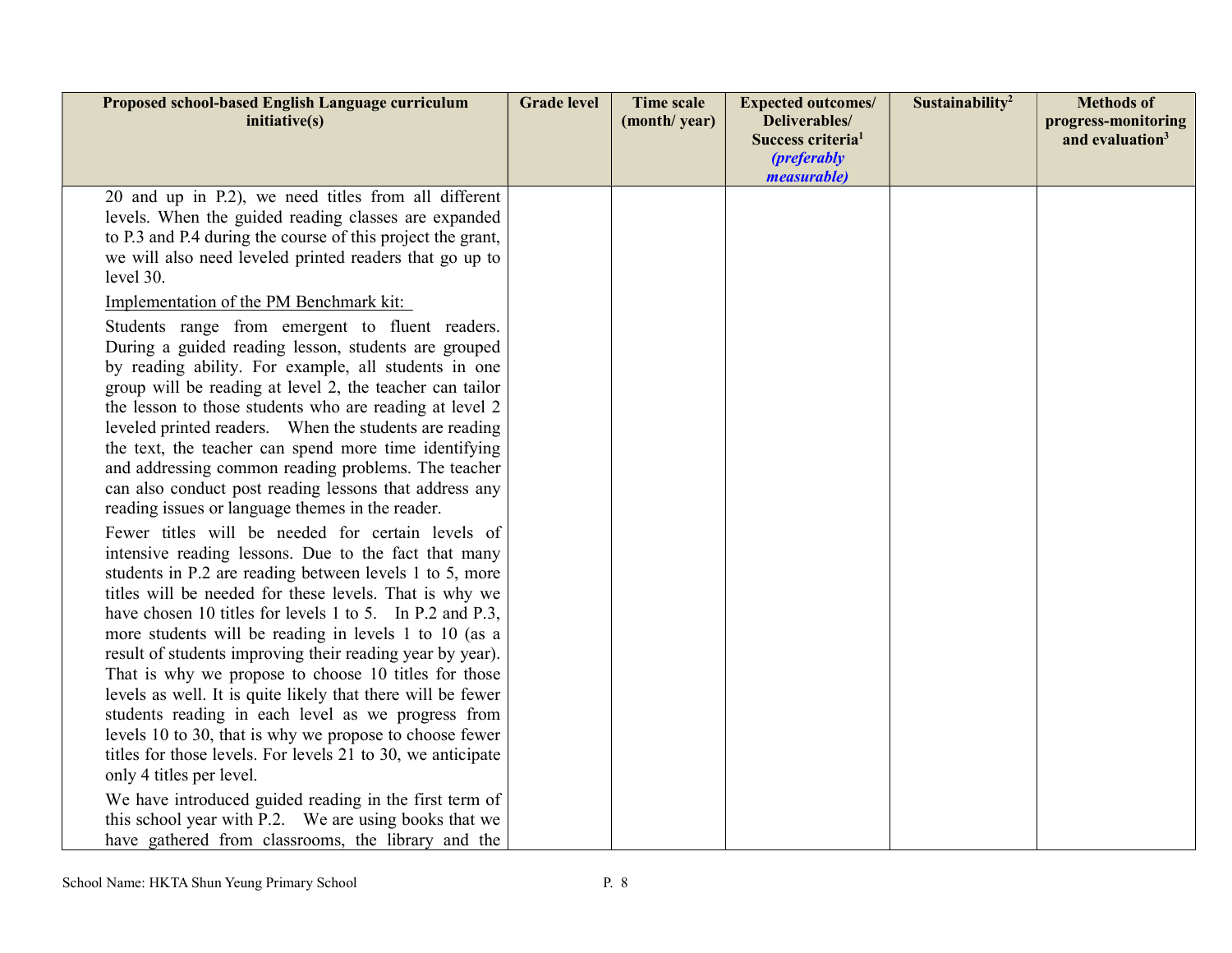| Proposed school-based English Language curriculum<br>inititative(s)                                                                                                                                                                                                                                                                                                                                                                                                                                                                             | <b>Grade level</b> | <b>Time scale</b><br>(month/year) | <b>Expected outcomes/</b><br>Deliverables/<br>Success criteria <sup>1</sup><br><i>(preferably</i><br><i>measurable</i> ) | Sustainability <sup>2</sup> | <b>Methods of</b><br>progress-monitoring<br>and evaluation <sup>3</sup> |
|-------------------------------------------------------------------------------------------------------------------------------------------------------------------------------------------------------------------------------------------------------------------------------------------------------------------------------------------------------------------------------------------------------------------------------------------------------------------------------------------------------------------------------------------------|--------------------|-----------------------------------|--------------------------------------------------------------------------------------------------------------------------|-----------------------------|-------------------------------------------------------------------------|
| English room. While the guided reading has been<br>successful so far, we are doing so with limited<br>resources. The readers we are using are not properly<br>leveled, there are not enough titles and are limited in<br>terms of content and language for the students. The goal<br>of this scheme will help our school continue and<br>expand our guided reading lessons and supply it with<br>appropriate resources. We need to purchase a leveled<br>reading library of books that can be easily used with<br>students of all levels.       |                    |                                   |                                                                                                                          |                             |                                                                         |
| Our school has already owned a considerable stock of<br>phonics readers for students' but there are not enough<br>copies per title to conduct small group reading<br>activities. Hence, regarding the choice of leveled<br>readers for guided reading lessons, we will choose<br>multiple copies of different titles from publishers such<br>as Springboard, PM starters, Wings, PM plus, PM<br>Traditional Tales and Oxford Reading Tree. There will<br>be a wide variety of fiction and non-fiction books<br>available from these publishers. |                    |                                   |                                                                                                                          |                             |                                                                         |
| During the guided reading workshops, the NET, LET<br>and TA will work as a team to conduct pre-reading,<br>reading, and post-reading activities with each group (3)<br>groups per class). Each group will use the appropriate<br>resources in order to read one book and complete the<br>activities according to their reading level and ability.                                                                                                                                                                                               |                    |                                   |                                                                                                                          |                             |                                                                         |
| When purchasing the leveled texts, careful planning<br>will be made to ensure that there is a variety of<br>different text types. Each level will consist of a<br>mixture of fiction and non-fiction texts consisting                                                                                                                                                                                                                                                                                                                           |                    |                                   |                                                                                                                          |                             |                                                                         |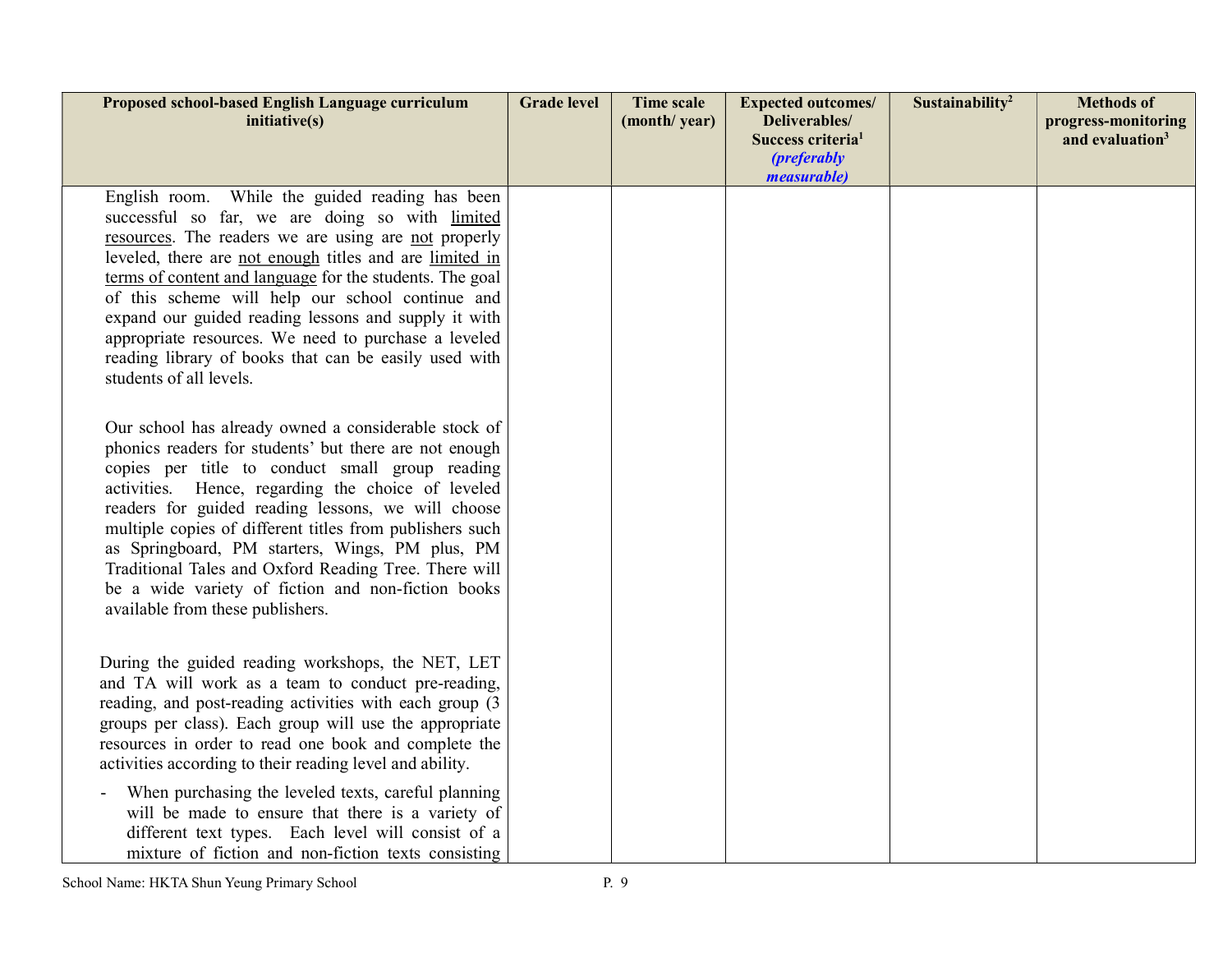| Proposed school-based English Language curriculum<br>initiative(s)                                                                                                                                                                                                                                                                                                                                                                                                                                                                                                                                                                                                                                                                                                                                                                                                                        | <b>Grade level</b> | <b>Time scale</b><br>(month/year) | <b>Expected outcomes/</b><br>Deliverables/<br>Success criteria <sup>1</sup><br><i>(preferably</i><br><i>measurable</i> ) | Sustainability <sup>2</sup> | <b>Methods of</b><br>progress-monitoring<br>and evaluation <sup>3</sup> |
|-------------------------------------------------------------------------------------------------------------------------------------------------------------------------------------------------------------------------------------------------------------------------------------------------------------------------------------------------------------------------------------------------------------------------------------------------------------------------------------------------------------------------------------------------------------------------------------------------------------------------------------------------------------------------------------------------------------------------------------------------------------------------------------------------------------------------------------------------------------------------------------------|--------------------|-----------------------------------|--------------------------------------------------------------------------------------------------------------------------|-----------------------------|-------------------------------------------------------------------------|
| mainly of narratives and information texts.                                                                                                                                                                                                                                                                                                                                                                                                                                                                                                                                                                                                                                                                                                                                                                                                                                               |                    |                                   |                                                                                                                          |                             |                                                                         |
| When purchasing the leveled texts, we will take<br>consideration to the themes in their General English<br>classes. Texts that share a similar theme will be<br>considered over other texts.                                                                                                                                                                                                                                                                                                                                                                                                                                                                                                                                                                                                                                                                                              |                    |                                   |                                                                                                                          |                             |                                                                         |
| Students will engage in a number of reading skills<br>and strategies.<br>When introducing the text,<br>students' prior knowledge will be activated, new<br>vocabulary will be highlighted, new themes and<br>concepts will be introduced. Teachers will guide<br>students to make connections with previous learning<br>to thing have done at school or in their personal<br>lives. Students will learn to identify the main<br>features of a book such as the title, author and<br>illustrator. Teachers will expect students to make<br>predictions about the development of the story.<br>While introducing the text, students will begin with<br>a picture walk and may skim the text in order to<br>describe the pictures or to identify target vocabulary.<br>After the introduction and picture walk the teacher<br>can then ask a question about the story such as, "I<br>wonder" |                    |                                   |                                                                                                                          |                             |                                                                         |
| When reading the text, the teacher will encourage<br>the students to begin to apply reading strategies to<br>decode unknown words by reminding them to track<br>the words with their fingers, look at the picture, look<br>at the initial sound, and sound out the word in<br>chunks/syllables. Teachers will employ a variety<br>of reading routines such as asking students to take<br>turns reading individually, reading together with the<br>teacher or reading in small groups. When students<br>have difficulties with reading a word, they will use a                                                                                                                                                                                                                                                                                                                             |                    |                                   |                                                                                                                          |                             |                                                                         |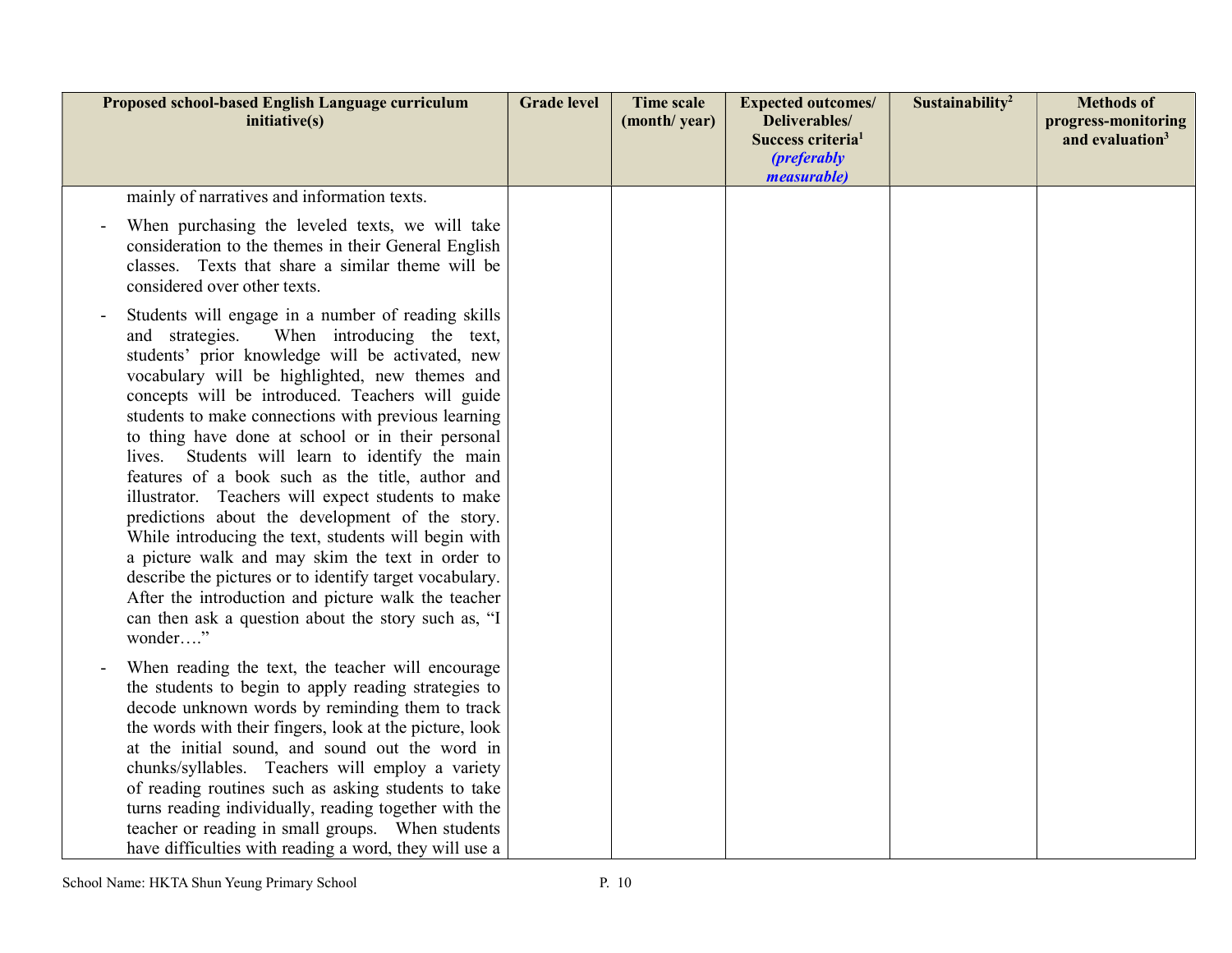|                  | Proposed school-based English Language curriculum<br>initiative(s)                                                                                                                                                                                                                                                                                                                                                                                                                                                                                                                                                                                                                                                                                       | <b>Grade level</b> | <b>Time scale</b><br>(month/year) | <b>Expected outcomes/</b><br>Deliverables/<br>Success criteria <sup>1</sup><br><i>(preferably</i><br><i>measurable</i> ) | Sustainability <sup>2</sup> | <b>Methods of</b><br>progress-monitoring<br>and evaluation <sup>3</sup> |
|------------------|----------------------------------------------------------------------------------------------------------------------------------------------------------------------------------------------------------------------------------------------------------------------------------------------------------------------------------------------------------------------------------------------------------------------------------------------------------------------------------------------------------------------------------------------------------------------------------------------------------------------------------------------------------------------------------------------------------------------------------------------------------|--------------------|-----------------------------------|--------------------------------------------------------------------------------------------------------------------------|-----------------------------|-------------------------------------------------------------------------|
|                  | variety of decoding strategies highlighted above.<br>Reading strategies will focus on graphophonic,<br>syntactic and semantic levels.                                                                                                                                                                                                                                                                                                                                                                                                                                                                                                                                                                                                                    |                    |                                   |                                                                                                                          |                             |                                                                         |
|                  | After the text has been read, we will revisit the text.<br>This is an opportunity to review the use of reading<br>strategies and to revisit the questions discussed at the<br>beginning of the lesson. Teachers can ask students<br>to retell the story and identify words that they have<br>learned. Students can focus on high frequency<br>word identification or practice their phonics skills.<br>Teachers will use a reactionary teaching approach<br>with revisiting the text. During the reading, they<br>will identify areas where students have made<br>mistakes and address them during this time. Using<br>mini white boards and alphabet magnets, teachers<br>will be able to isolate and practice any target areas<br>that need attention. |                    |                                   |                                                                                                                          |                             |                                                                         |
|                  | During all the stages of reading, teachers will focus<br>on questioning techniques by using a variety of<br>literal, interpretive and inferential questions.<br>Students will take turns asking and answering<br>questions. With lower level groups, teachers will<br>focus on simpler macro-reading strategies such as<br>using visual clues, using directionality, and simple<br>decoding. With higher level groups, teachers will<br>focus more on decoding, chunking, comprehension<br>and overall fluency.                                                                                                                                                                                                                                          |                    |                                   |                                                                                                                          |                             |                                                                         |
| $\triangleright$ | Leveling Kit                                                                                                                                                                                                                                                                                                                                                                                                                                                                                                                                                                                                                                                                                                                                             |                    |                                   |                                                                                                                          |                             |                                                                         |
|                  | A leveling kit is required to adequately assess reading<br>levels of students for grouping them by similar reading<br>abilities. There will be 3 groups of students in each<br>class.<br>Grouping of students will be based on a                                                                                                                                                                                                                                                                                                                                                                                                                                                                                                                         |                    |                                   |                                                                                                                          |                             |                                                                         |